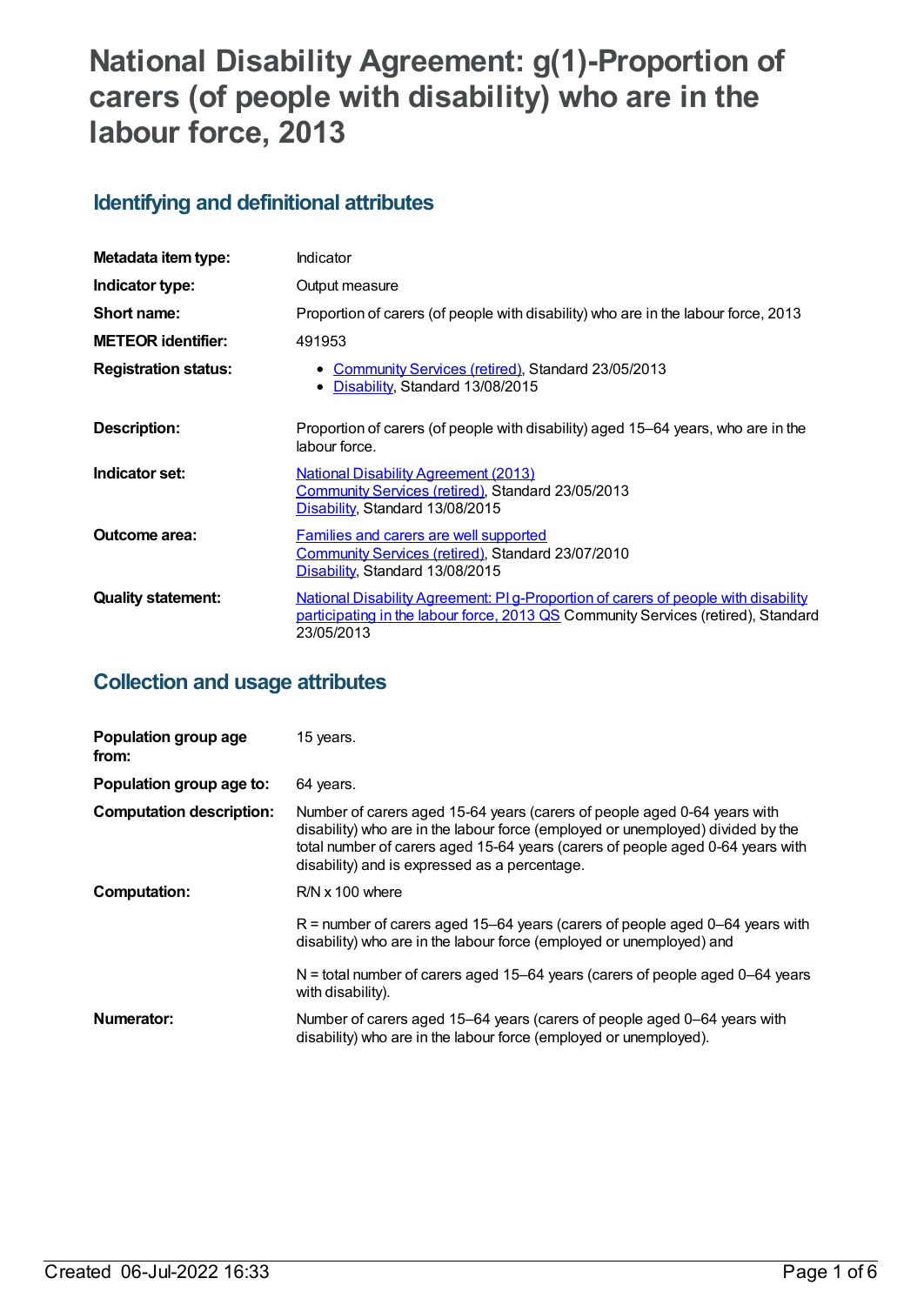#### **Data Element**

Cared accommodation identifier

**Data Source**

ABS Survey of [Disability,](https://meteor.aihw.gov.au/content/445288) Ageing and Carers (SDAC), 2009

**Data Element / Data Set**

## **Data Element**

Carer status (2003 definition)

**Data Source**

ABS Survey of [Disability,](https://meteor.aihw.gov.au/content/445288) Ageing and Carers (SDAC), 2009

**Data Element / Data Set**

**Data Element**

Carer status (2009 definition)

**Data Source**

ABS Survey of [Disability,](https://meteor.aihw.gov.au/content/445288) Ageing and Carers (SDAC), 2009

## **Data Element / Data Set**

Person-labour force status, code N

**Data Source**

ABS Survey of [Disability,](https://meteor.aihw.gov.au/content/445288) Ageing and Carers (SDAC), 2009

# **Data Element / Data Set**

[Person—age,](https://meteor.aihw.gov.au/content/303794) total years N[NN]

**Data Source**

ABS Survey of [Disability,](https://meteor.aihw.gov.au/content/445288) Ageing and Carers (SDAC), 2009

**Denominator:** Total number of carers aged 15–64 years (carers of people aged 0–64 years with disability).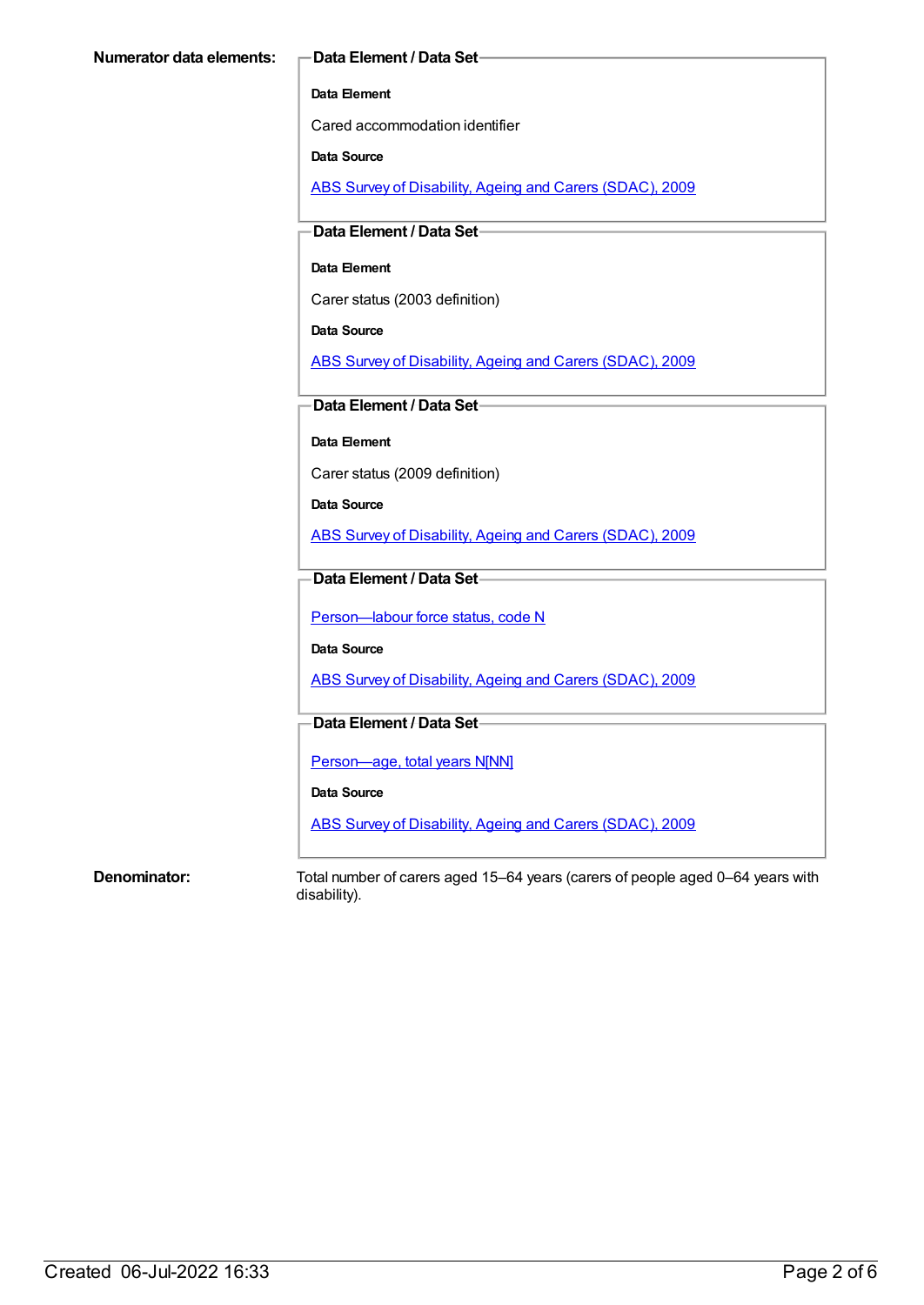### **Denominator data elements:**

### **Data Element / Data Set**

### **Data Element**

Cared accommodation identifier

## **Data Source**

ABS Survey of [Disability,](https://meteor.aihw.gov.au/content/445288) Ageing and Carers (SDAC), 2009

## **Data Element / Data Set**

## **Data Element**

Carer status (2003 definition)

**Data Source**

ABS Survey of [Disability,](https://meteor.aihw.gov.au/content/445288) Ageing and Carers (SDAC), 2009

## **Data Element / Data Set**

**Data Element**

Carer status (2009 definition)

**Data Source**

ABS Survey of [Disability,](https://meteor.aihw.gov.au/content/445288) Ageing and Carers (SDAC), 2009

## **Data Element / Data Set**

[Person—age,](https://meteor.aihw.gov.au/content/303794) total years N[NN]

**Data Source**

ABS Survey of [Disability,](https://meteor.aihw.gov.au/content/445288) Ageing and Carers (SDAC), 2009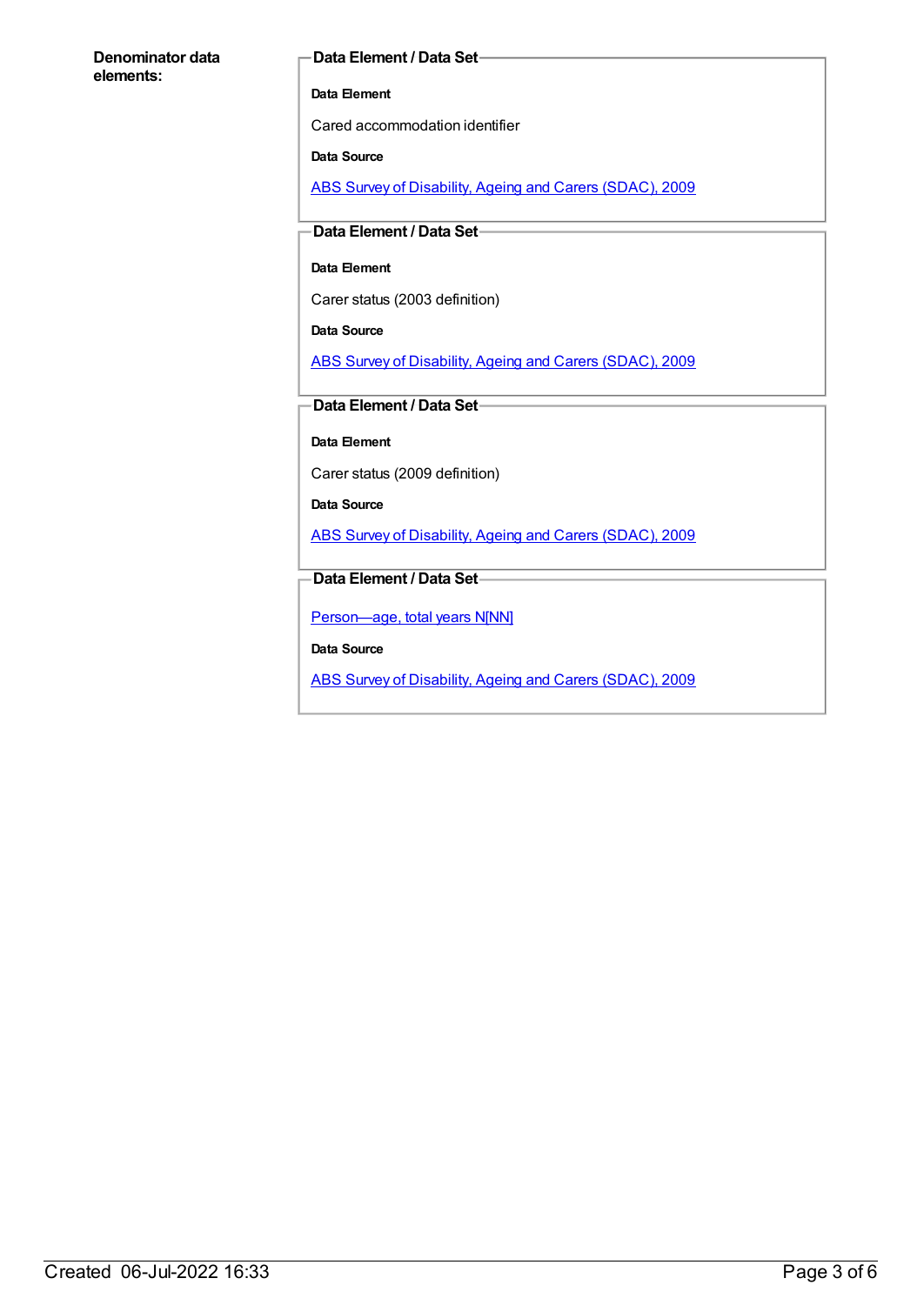**Disaggregation:** For each of the following carer status groups:

- Primary carer (2009 definition for reporting)
- Primary carer (2003 definition for time series)
- All carers
- Non-carers

2009 data will be presented by State/Territory, by:

- Carer sex by carer age group (15-44, 45-64, total 15-64 years)
- Carer remoteness area (major cities, other, total)

2009 data will be presented Nationally, by:

- Carer remoteness area (major cities, inner regional, outer regional, remote, total)
- Carer country of birth (Australia, other, total)

#### For Primary carers:

2009 data (using 2009 definition for reporting) will be presented by State/Territory by:

main recipient of care age group (0-14, 15-44, 45-64, total 0-64 years)

For each of the following carer status groups:

- Primary carer
- All carers
- Non-carers

2003 data will be presented by State/Territory, by:

- Carer sex by carer age group (15-44, 45-64, total 15-64 years)
- Carer remoteness area (major cities, other, total)

# **Disaggregation data elements: Data Element / Data Set Data Element** Carer status (2003 definition) **Data Source** ABS Survey of [Disability,](https://meteor.aihw.gov.au/content/445288) Ageing and Carers (SDAC), 2009 **Data Element / Data Set Data Element** Carer status (2009 definition) **Data Source** ABS Survey of [Disability,](https://meteor.aihw.gov.au/content/445288) Ageing and Carers (SDAC), 2009 **Data Element / Data Set Data Element** Main recipient of care - age group **Data Source** ABS Survey of [Disability,](https://meteor.aihw.gov.au/content/445288) Ageing and Carers (SDAC), 2009 **Data Element / Data Set** [Person—Australian](https://meteor.aihw.gov.au/content/286919) state/territory identifier, code N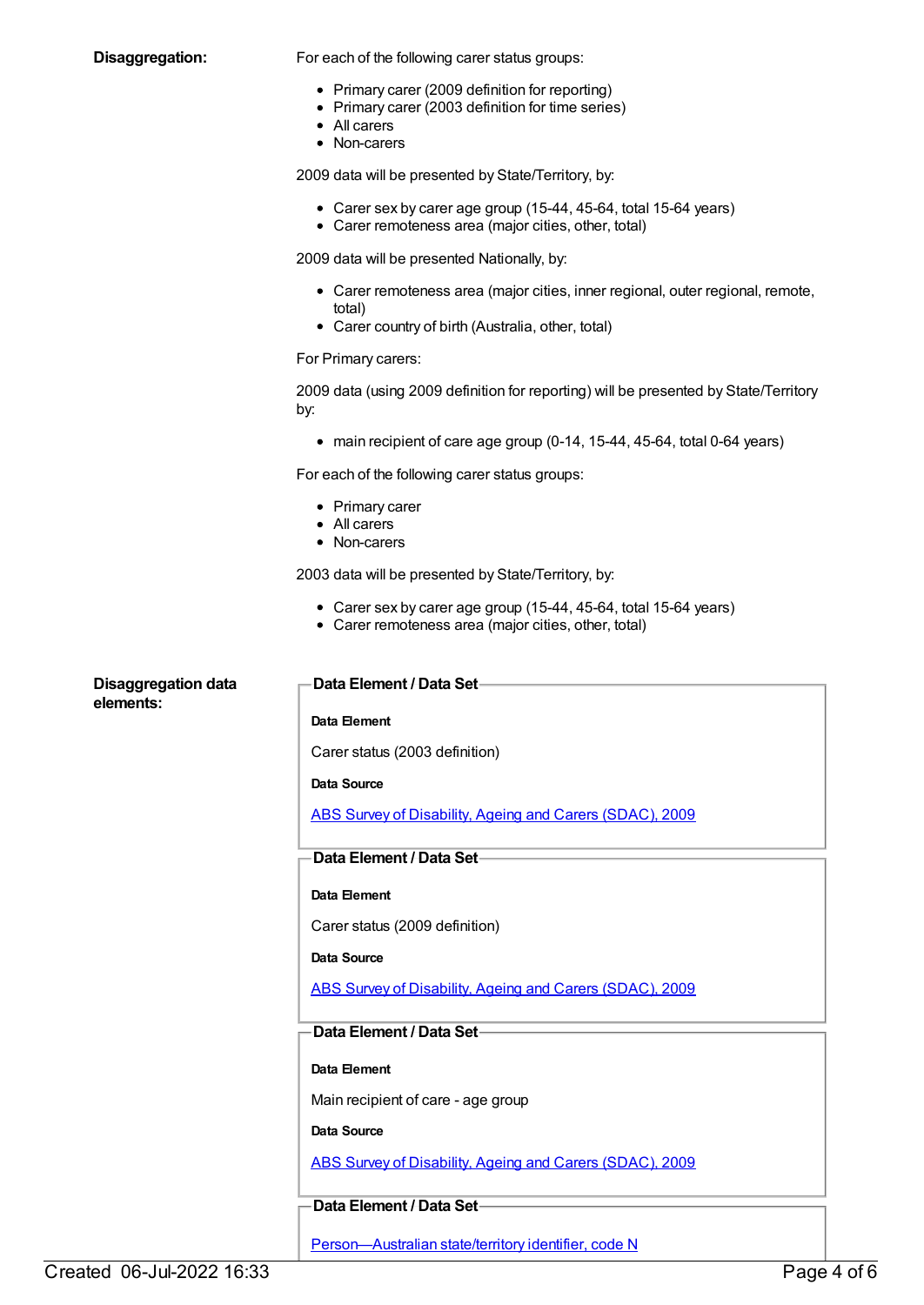# **Data Source** ABS Survey of [Disability,](https://meteor.aihw.gov.au/content/445288) Ageing and Carers (SDAC), 2009 **Data Element / Data Set** [Person—sex,](https://meteor.aihw.gov.au/content/287316) code N **Data Source** ABS Survey of [Disability,](https://meteor.aihw.gov.au/content/445288) Ageing and Carers (SDAC), 2009 **Data Element / Data Set** [Person—age,](https://meteor.aihw.gov.au/content/303794) total years N[NN] **Data Source** ABS Survey of [Disability,](https://meteor.aihw.gov.au/content/445288) Ageing and Carers (SDAC), 2009 **Data Element / Data Set** [Person—country](https://meteor.aihw.gov.au/content/370943) of birth, code (SACC 2008) NNNN **Data Source** ABS Survey of [Disability,](https://meteor.aihw.gov.au/content/445288) Ageing and Carers (SDAC), 2009 **Data Element / Data Set** [Person—geographic](https://meteor.aihw.gov.au/content/489826) remoteness, classification (ASGC-RA) N **Data Source** ABS Survey of [Disability,](https://meteor.aihw.gov.au/content/445288) Ageing and Carers (SDAC), 2009

**Comments:** Data disaggregation will depend on reliability of estimates.

# **Representational attributes**

| <b>Representation class:</b> | Percentage |
|------------------------------|------------|
| Data type:                   | Real       |
| Unit of measure:             | Person     |
| Format:                      | N[NN.N]    |

# **Indicator conceptual framework**

| <b>Framework and</b> | <b>Employment and labour force participation</b> |
|----------------------|--------------------------------------------------|
| dimensions:          |                                                  |

# **Data source attributes**

| Data sources: | Data Source                                              |
|---------------|----------------------------------------------------------|
|               | ABS Survey of Disability, Ageing and Carers (SDAC), 2009 |
|               | Frequency                                                |
|               | Data custodian                                           |
|               | <b>Australian Bureau of Statistics</b>                   |